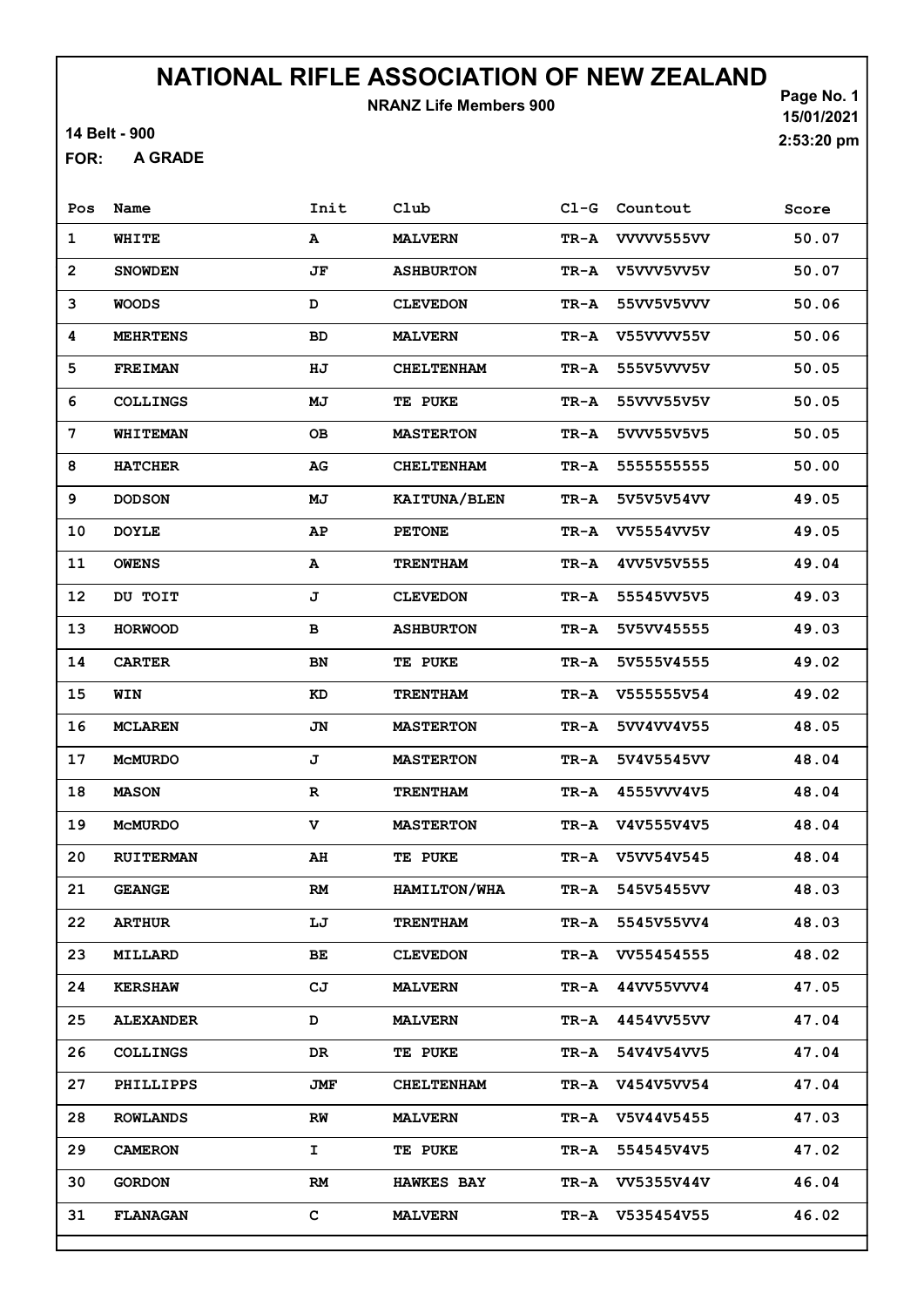| <b>NRANZ Life Members 900</b><br>14 Belt - 900 |                 |      |                 |        |            | Page No. 2<br>15/01/2021<br>2:53:20 pm |
|------------------------------------------------|-----------------|------|-----------------|--------|------------|----------------------------------------|
| A GRADE<br>FOR:                                |                 |      |                 |        |            |                                        |
| Pos                                            | Name            | Init | Club            | $C1-G$ | Countout   | Score                                  |
| 32                                             | <b>JOHANSEN</b> | RM   | <b>GISBORNE</b> | TR-A   | V54444V4VV | 45.04                                  |
| 33                                             | WHITEMAN        | JR   | <b>TRENTHAM</b> | TR-A   | V544V54V50 | 42.03                                  |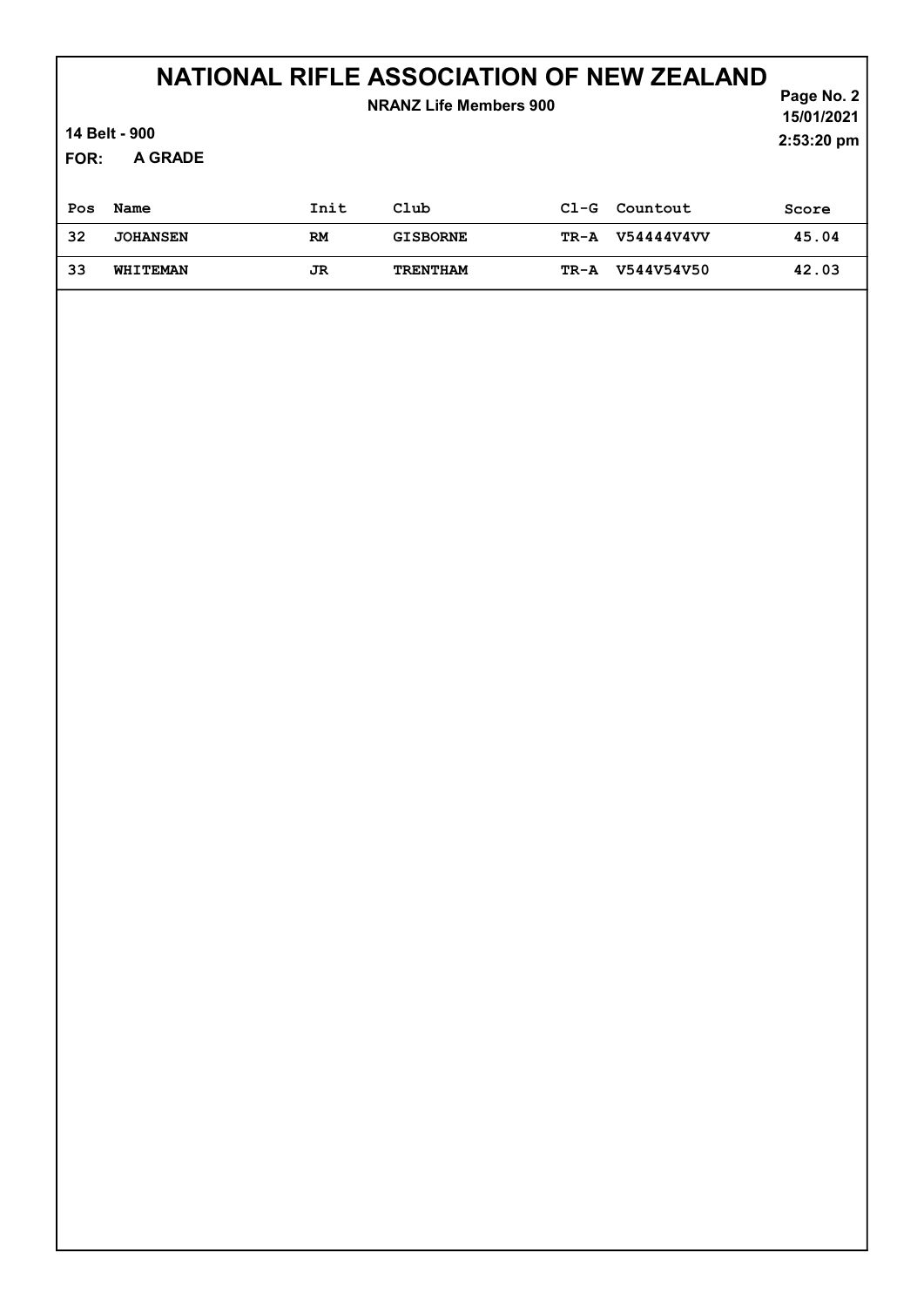NRANZ Life Members 900

14 Belt - 900

B GRADE FOR:

Page No. 3 15/01/2021 2:53:20 pm

| Pos            | Name             | Init         | Club              |        | Cl-G Countout | Score |
|----------------|------------------|--------------|-------------------|--------|---------------|-------|
| $\mathbf{1}$   | <b>MARTIN</b>    | ВJ           | <b>TRENTHAM</b>   | $TR-B$ | V55V545VVV    | 49.05 |
| $\overline{2}$ | DIKMENLI         | S            | <b>TRENTHAM</b>   | $TR-B$ | V554VV55VV    | 49.05 |
| 3              | <b>WHYTE</b>     | $\mathbf{C}$ | KAITUNA/BLEN      | $TR-B$ | 5545VV5V5V    | 49.04 |
| 4              | TIDSWELL         | PA           | <b>CHELTENHAM</b> | $TR-B$ | V4VV55555V    | 49.04 |
| 5              | <b>RIDDLE</b>    | S            | <b>CLEVEDON</b>   | $TR-B$ | V45V45VVVV    | 48.06 |
| 6              | <b>CHEESEMAN</b> | J            | <b>CLEVEDON</b>   | $TR-B$ | 55544VV5VV    | 48.04 |
| 7              | <b>HOUGHTON</b>  | LS           | <b>CLEVEDON</b>   | $TR-B$ | 5V455V5V45    | 48.03 |
| 8              | <b>RIDDLE</b>    | G            | <b>CLEVEDON</b>   | $TR-B$ | V45554V555    | 48.02 |
| 9              | <b>FINCHAM</b>   | D            | <b>HAWKES BAY</b> | $TR-B$ | 5V55455V54    | 48.02 |
| 10             | MARSHALL         | LD           | <b>HAWKES BAY</b> | $TR-B$ | V455455555    | 48.01 |
| 11             | <b>SNOWDEN</b>   | M            | <b>ASHBURTON</b>  | $TR-B$ | 5555545545    | 48.00 |
| 12             | LANE             | M            | <b>OTOROHANGA</b> | TR-B   | 5V54VV4V45    | 47.04 |
| 13             | <b>MCKEE</b>     | к            | <b>KARORI</b>     | $TR-B$ | 54544V5V44    | 45.02 |
| 14             | LEITE            | $\mathbf R$  | <b>CLEVEDON</b>   | $TR-B$ | 445V45444V    | 44.02 |
| 15             | <b>DENT</b>      | AL           | <b>PETONE</b>     | $TR-B$ | 54454V4V44    | 44.02 |
| 16             | <b>BALL</b>      | JW           | TE PUKE           | TR-B   | V5V3544544    | 44.02 |
| 17             | <b>GILCHRIST</b> | $\mathbf R$  | <b>OAMARU</b>     | TR-B   | 455V444454    | 44.01 |
| 18             | DICK             | DK           | KAITUNA/BLEN      | $TR-B$ | 4443V45455    | 43.01 |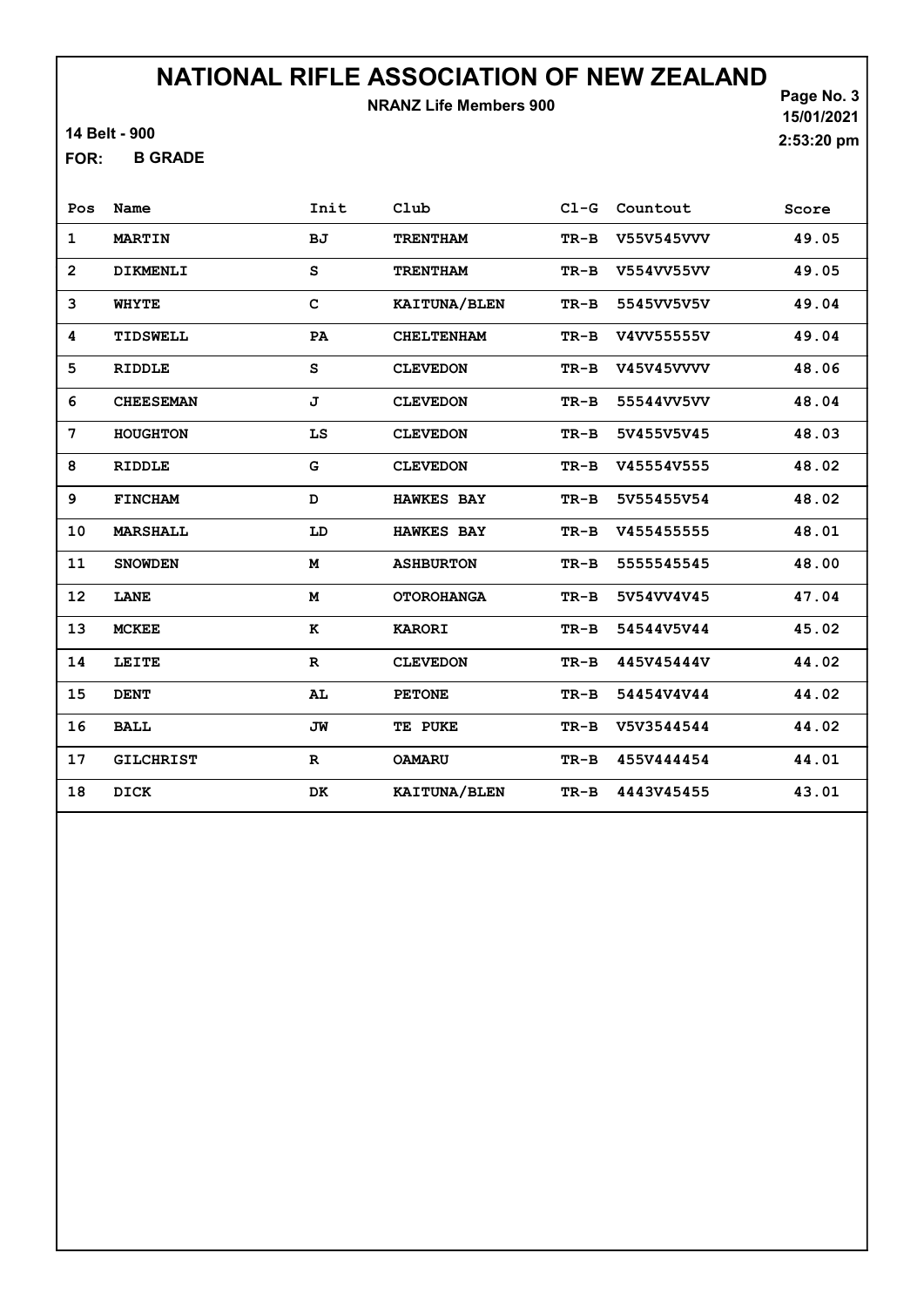### NATIONAL RIFLE ASSOCIATION OF NEW ZEALAND NRANZ Life Members 900

14 Belt - 900

C GRADE FOR:

Page No. 4 15/01/2021 2:53:20 pm

| Pos            | Name           | Init | $_{\rm Club}$      | $C1-G$ | Countout   | Score |
|----------------|----------------|------|--------------------|--------|------------|-------|
| 1              | <b>KERSHAW</b> | SL   | <b>MALVERN</b>     | $TR-C$ | 554V555V5V | 49.03 |
| $\overline{2}$ | <b>DRAKE</b>   | AE   | <b>TARANAKI</b>    | $TR-C$ | 44VVV54V55 | 47.04 |
| 3              | <b>GORE</b>    | т    | <b>TRENTHAM</b>    | TR-C   | 5455544554 | 46.00 |
| 4              | <b>PETZEN</b>  | D    | <b>TRENTHAM</b>    | TR-C   | 4454V5V454 | 45.02 |
| 5              | <b>SCOBIE</b>  | J    | <b>OTOROHANGA</b>  | $TR-C$ | 5V545V4444 | 45.02 |
| 6              | <b>BROWN</b>   | SW   | <b>PETONE</b>      | $TR-C$ | VV4444444V | 43.03 |
| 7              | <b>CAMERON</b> | S    | <b>PUKE</b><br>TE. | TR-C   | 44V454444V | 43.02 |
| 8              | <b>FLEMING</b> | JA   | <b>ASHBURTON</b>   | $TR-C$ | V44445V453 | 43.02 |
| 9              | WAKELING       | J    | <b>CLEVEDON</b>    | $TR-C$ | V450444455 | 40.01 |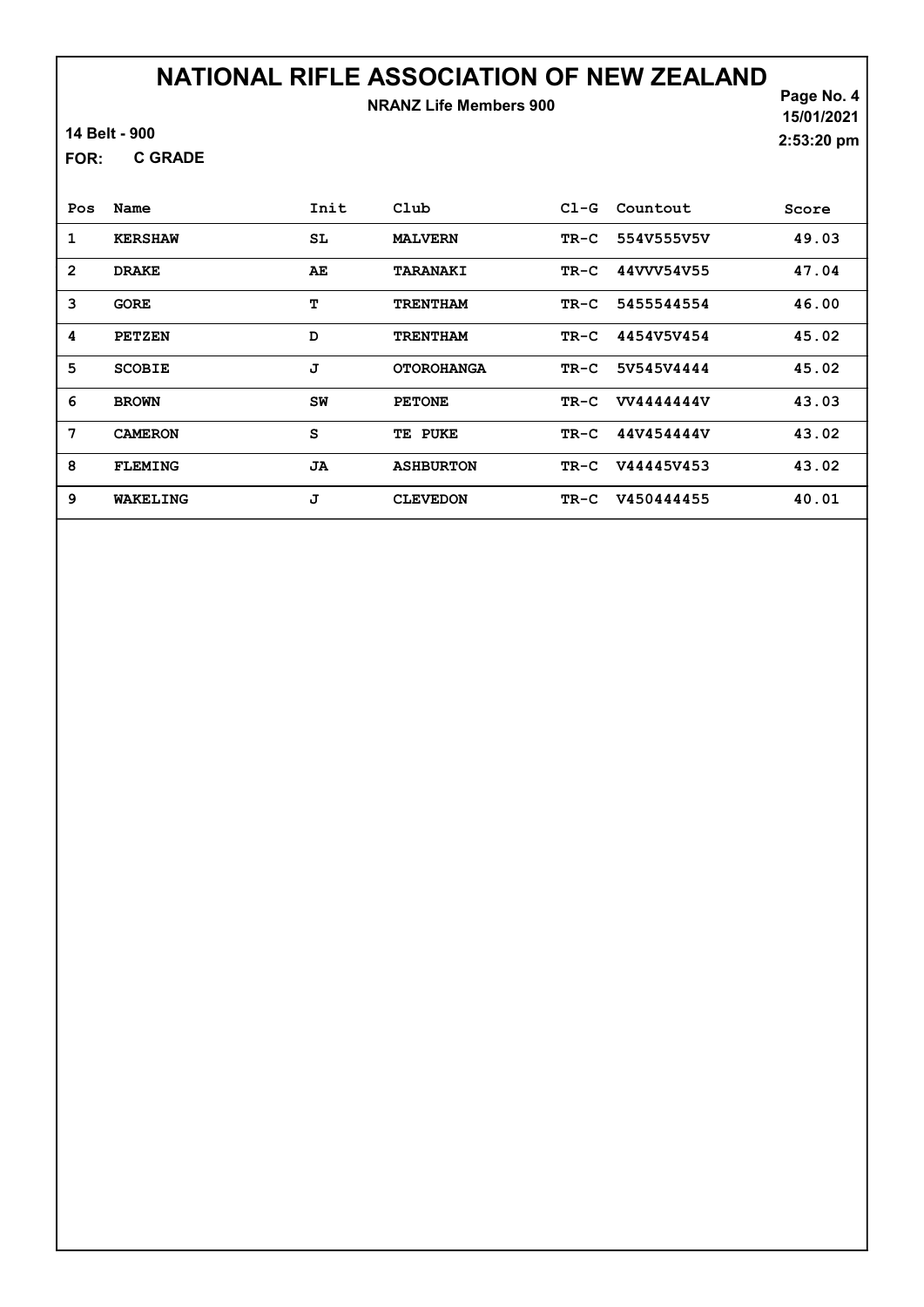| <b>NRANZ Life Members 900</b><br>14 Belt - 900<br><b>T GRADE</b><br>FOR: |                |      |                 |        |            | Page No. 5<br>15/01/2021<br>2:53:20 pm |
|--------------------------------------------------------------------------|----------------|------|-----------------|--------|------------|----------------------------------------|
| Pos                                                                      | Name           | Init | $_{\rm Club}$   | $C1-G$ | Countout   | Score                                  |
| 1                                                                        | <b>DARRALL</b> | F    | <b>TRENTHAM</b> | TR-T   | 54V4V54455 | 46.02                                  |
| $\overline{2}$                                                           | VAN RENSBURG   | L    | <b>CLEVEDON</b> | TR-T   | 3444V44454 | 41.01                                  |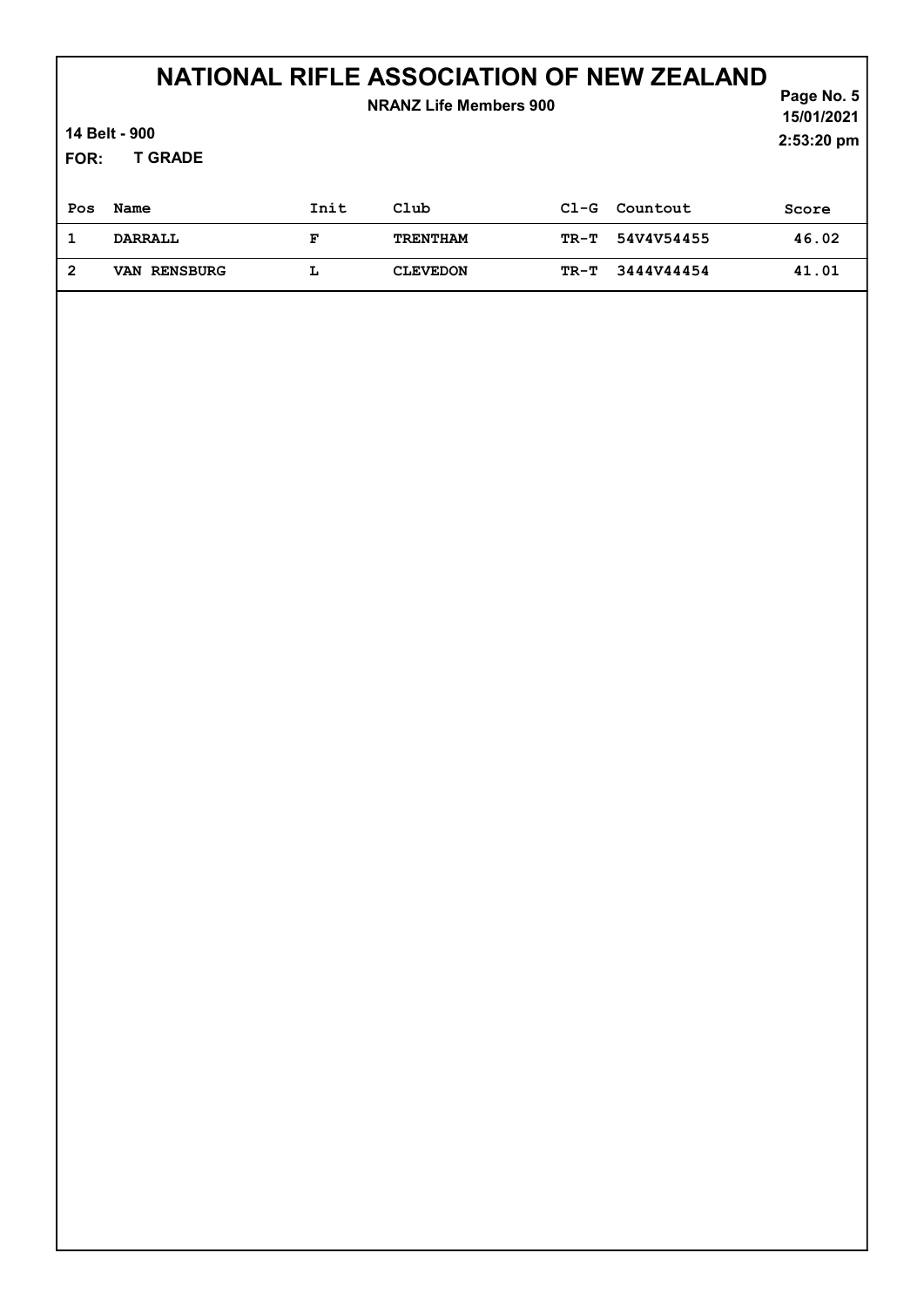| <b>NRANZ Life Members 900</b><br>14 Belt - 900<br><b>CFT CLASS</b><br>FOR: |                |            |                  |                    |       |  |
|----------------------------------------------------------------------------|----------------|------------|------------------|--------------------|-------|--|
| Pos                                                                        | Name           | Init       | Club             | Countout<br>$C1-G$ | Score |  |
| 1                                                                          | <b>DUTHIE</b>  | M          | <b>TRENTHAM</b>  | CFTR-04X55656664   | 53.01 |  |
| $\overline{2}$                                                             | <b>SNOWDEN</b> | с          | <b>ASHBURTON</b> | CFTR-0X545556554   | 50.01 |  |
| 3                                                                          | <b>SMITH</b>   | <b>GRH</b> | <b>MALVERN</b>   | CFTR-054455555X5   | 49.01 |  |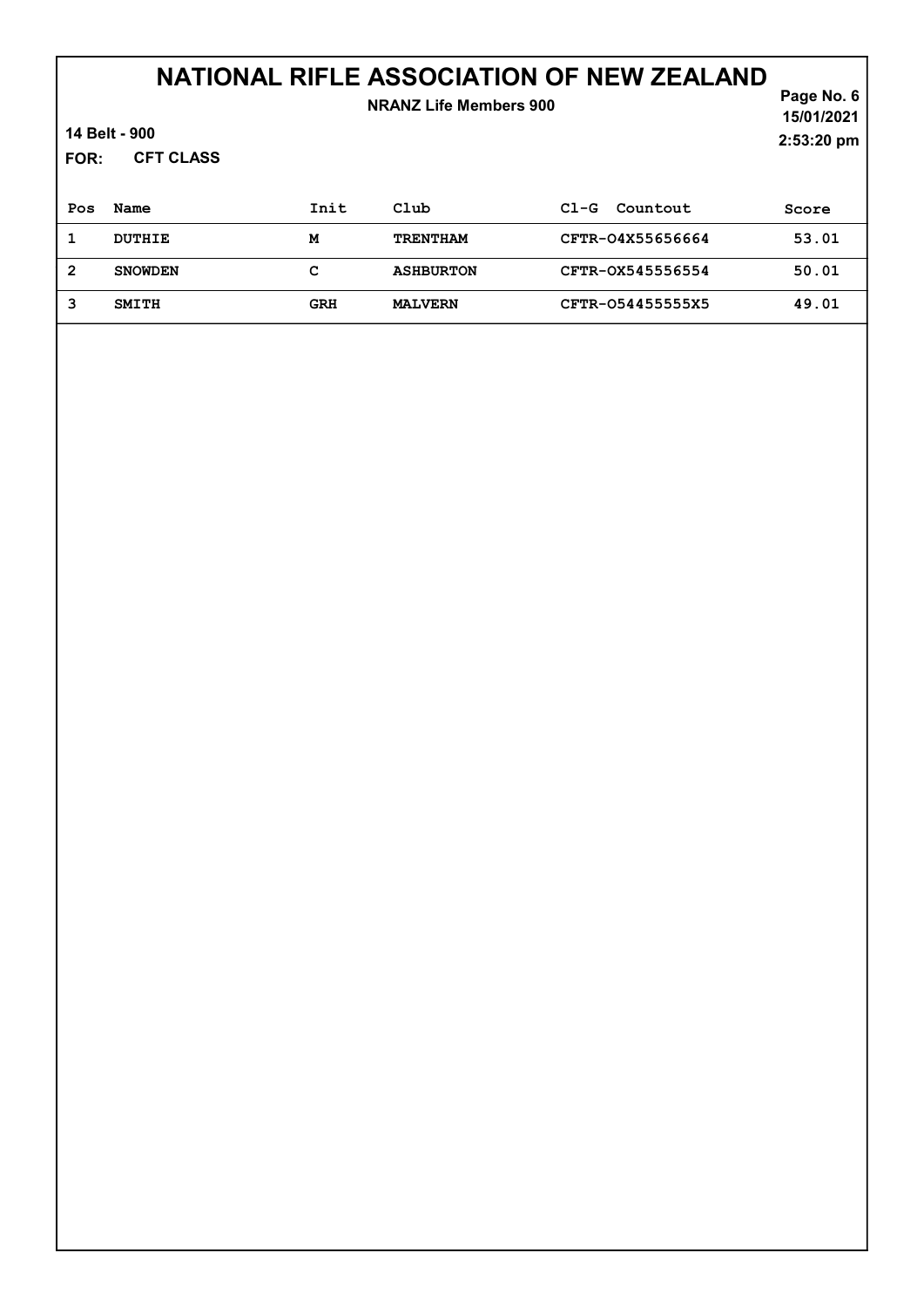NRANZ Life Members 900

14 Belt - 900

FO CLASS FOR:

Page No. 7 15/01/2021 2:53:20 pm

| Pos            | Name              | Init        | Club              | $CL-G$ | Countout   | Score |
|----------------|-------------------|-------------|-------------------|--------|------------|-------|
| 1              | <b>HUGHES</b>     | IR          | <b>CHELTENHAM</b> | $FO-O$ | X65XXXXXXX | 59.08 |
| $\overline{2}$ | <b>KAPENE</b>     | S           | <b>GISBORNE</b>   | $FO-O$ | X5XX6X666X | 59.05 |
| 3              | <b>MCLAY</b>      | S           | TE PUKE           | $FO-O$ | 66566XXX66 | 59.03 |
| 4              | <b>NEAL</b>       | PA          | <b>CLEVEDON</b>   | $FO-O$ | X6XX56665X | 58.04 |
| 5              | <b>KERRIDGE</b>   | $\mathbf R$ | TE PUKE           | $FO-O$ | XX66X65X56 | 58.04 |
| 6              | <b>MEEHAN</b>     | D           | <b>CLEVEDON</b>   | $FO-O$ | 5X666X6XX5 | 58.04 |
| 7              | <b>HUNT</b>       | C           | <b>KARORI</b>     | $FO-O$ | 655666X656 | 57.01 |
| 8              | <b>CHUI</b>       | M           | <b>ASHBURTON</b>  | $FO-O$ | 656665X656 | 57.01 |
| 9              | <b>DUCKETT</b>    | FM          | <b>MASTERTON</b>  | $FO-O$ | 5X5556X666 | 56.02 |
| 10             | <b>GRIMSEY</b>    | L           | <b>ASHBURTON</b>  | $FO-O$ | 5X55666566 | 56.01 |
| 11             | <b>HOWL</b>       | SВ          | <b>CHELTENHAM</b> | $FO-O$ | 6565XX55X5 | 55.03 |
| 12             | <b>BARKHUIZEN</b> | S           | <b>CLEVEDON</b>   | $FO-O$ | X566XX5455 | 54.03 |
| 13             | <b>MAY</b>        | IS          | <b>WHANGAREI</b>  | $FO-O$ | X555X56556 | 54.02 |
| 14             | <b>MOSES</b>      | МK          | <b>CLEVEDON</b>   | $FO-O$ | 56X55X4X54 | 52.03 |
| 15             | <b>SUBRITZKY</b>  | М           | <b>KARORI</b>     | $FO-O$ | 65445XX555 | 51.02 |
| 16             | <b>TEAGUE</b>     | SP          | TE PUKE           | $FO-O$ | 6X55455554 | 50.01 |
| 17             | <b>MOFFATT</b>    | SK          | <b>CLEVEDON</b>   | $FO-O$ | 4454436545 | 44.00 |
|                |                   |             |                   |        |            |       |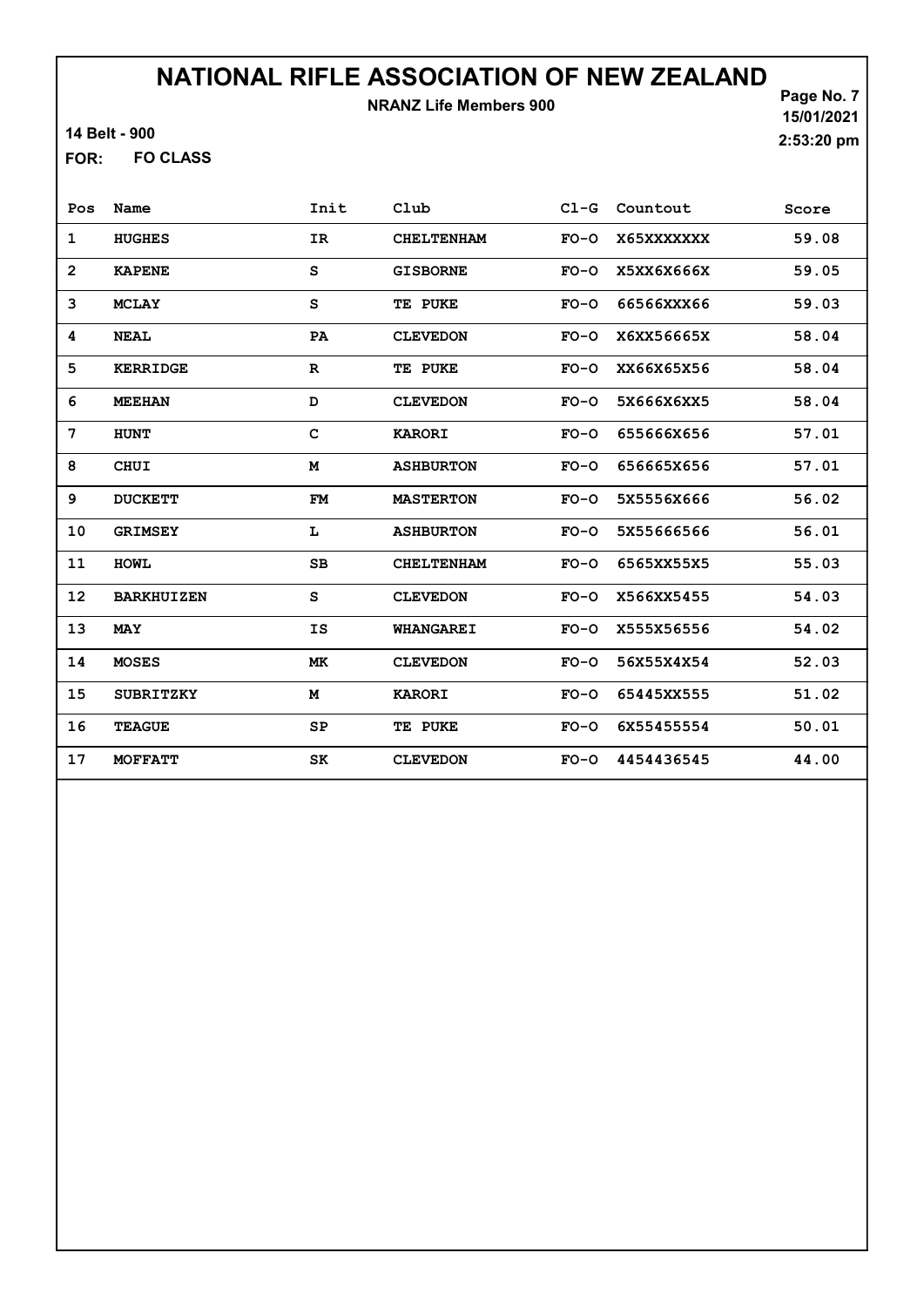| NATIONAL RIFLE ASSOCIATION OF NEW ZEALAND<br>Page No. 8<br><b>NRANZ Life Members 900</b> |                                           |      |                  |        |                  |       |  |  |
|------------------------------------------------------------------------------------------|-------------------------------------------|------|------------------|--------|------------------|-------|--|--|
|                                                                                          | 15/01/2021<br>14 Belt - 900<br>2:53:20 pm |      |                  |        |                  |       |  |  |
| FOR:                                                                                     | <b>FPR CLASS</b>                          |      |                  |        |                  |       |  |  |
| Pos                                                                                      | Name                                      | Init | Club             | $C1-G$ | Countout         | Score |  |  |
|                                                                                          | <b>SMITH</b>                              | DM   | <b>ASHBURTON</b> |        | FPR-0 65X665546X | 55.02 |  |  |
|                                                                                          |                                           |      |                  |        |                  |       |  |  |